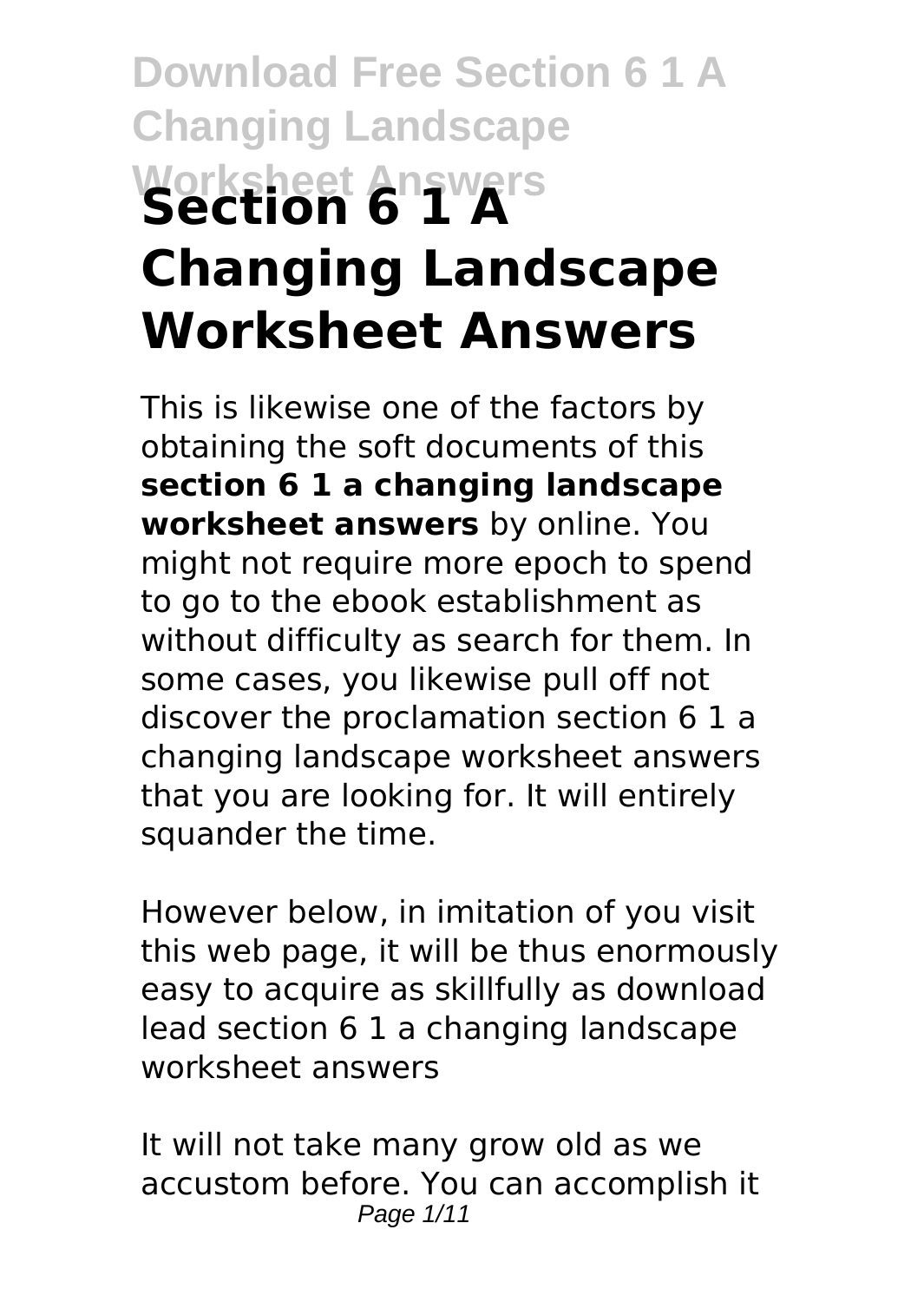**Worksheet Answers** even if conduct yourself something else at home and even in your workplace. for that reason easy! So, are you question? Just exercise just what we have enough money below as capably as evaluation **section 6 1 a changing landscape worksheet answers** what you gone to read!

eBooks Habit promises to feed your free eBooks addiction with multiple posts every day that summarizes the free kindle books available. The free Kindle book listings include a full description of the book as well as a photo of the cover.

#### **Section 6 1 A Changing**

Start studying Section 6-1 A Changing Landscape. Learn vocabulary, terms, and more with flashcards, games, and other study tools.

#### **Section 6-1 A Changing Landscape Flashcards | Quizlet**

Section 6.14, relating to a change for disposing of section 1245 property or a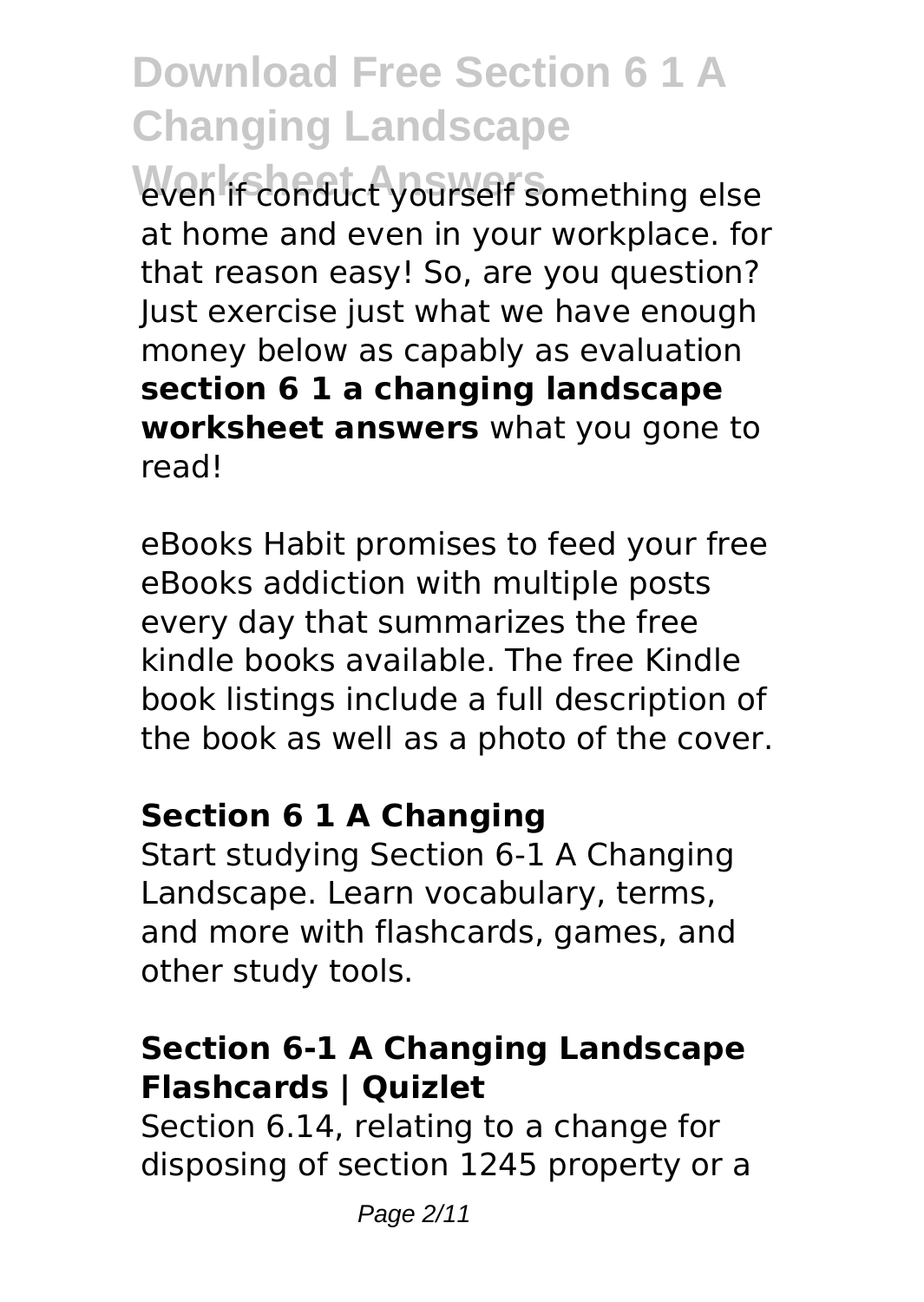**Worksheet Answers** depreciable land improvement or disposing of a portion of section 1245 property or a depreciable land improvement to which the partial disposition rule in Reg. section 1.168(i)-8(d)(1) applies; Section 6.15, relating to a change for disposing of an asset subject to a general asset account election under section 168(i)(4) and the regulations thereunder.

### **List of automatic changes, accounting methods - KPMG ...**

If the S corporation meets the requirements of section 542(c)(6) for the taxable year, the term "passive investment income" shall not include gross receipts for the taxable year which are derived directly from the active and regular conduct of a lending or finance business (as defined in section 542(d)(1)).

### **26 U.S. Code § 1362 - Election; revocation; termination ...**

Learn 6 1 a changing landscape with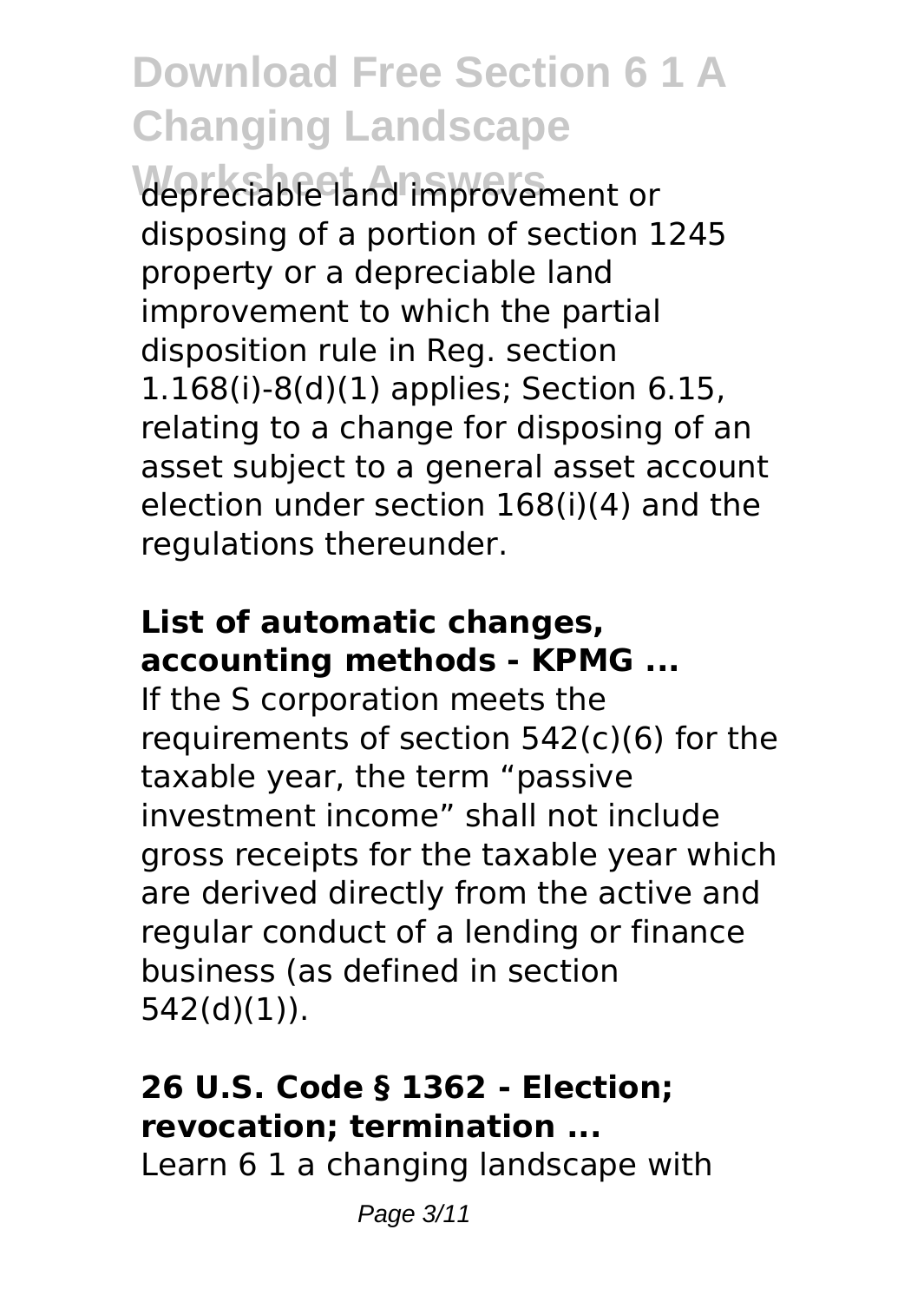**Download Free Section 6 1 A Changing Landscape** free interactive flashcards. Choose from

500 different sets of 6 1 a changing landscape flashcards on Quizlet.

### **6 1 a changing landscape Flashcards and Study Sets | Quizlet**

Section VI League Configuration; Section VI Member Schools; Section VI Philosophy

### **NYS Section 6 / Overview**

This procedure is meant to be used by landlords who need to change the terms of a tenancy because it has become statutory after the expiry of a fixed term. If the changes in the terms of the agreement merit a change in the rent then this can be proposed by the landlord or the tenant at the same time.

### **Shelter Legal England - Section 6 variation of terms for ...**

Endangered Species Act | Section 6. View a brief presentation about this section of the Act, or download the transcript or audio.. COOPERATION WITH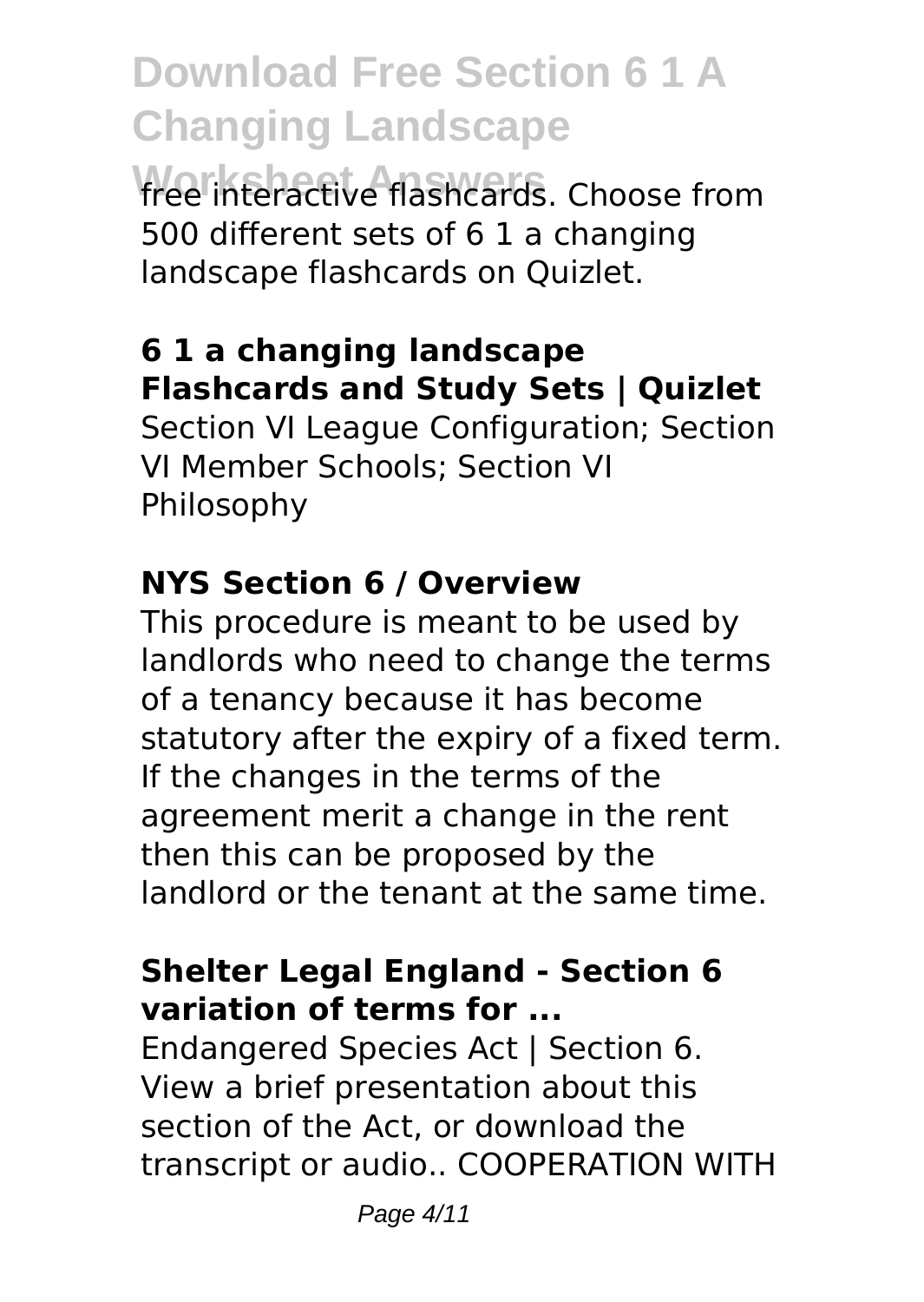**WHE STATES SEC. 6. (a) GENERAL.—In** carrying out the program authorized by this Act, the Secretary shall cooperate to the maximum extent practicable with the States.

### **Endangered Species Act | Section 6**

Article 1 - The Legislative Branch Section 6 - Compensation <<Back | Table of Contents | Next>> (The Senators and Representatives shall receive a Compensation for their Services, to be ascertained by Law, and paid out of the Treasury of the United States.) (The preceding words in parentheses were modified by the 27th Amendment.)They shall in all Cases, except Treason, Felony and Breach of the ...

#### **U.S. Constitution - Article 1 Section 6 - The U.S ...**

(ii) If a return is made for a short period of more than 6 days, but less than 359 days, resulting from a change from or to a 52-53-week taxable year, the taxable income for the short period shall be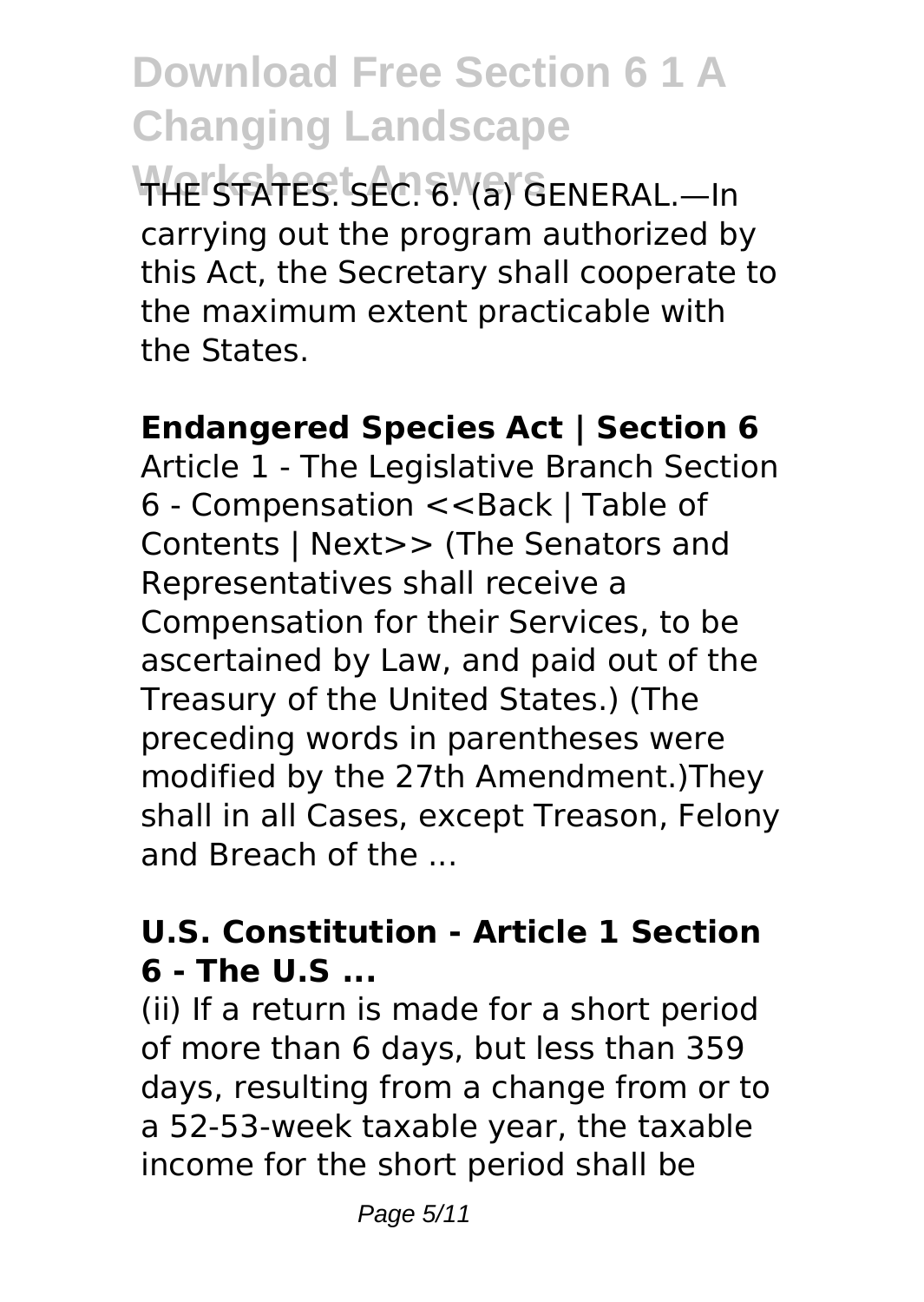**Worksheet Answers** annualized and the tax computed on a daily basis, as provided in section 441(f)(2)(B)(iii) and § 1.441-2(b)(2)(ii).

#### **26 CFR § 1.443-1 - Returns for periods of less than 12 ...**

For tax years 2017 and prior, a taxpayer is allowed only one exemption regardless of the number of returns on which they are listed. A dependent child may not claim his/her exemption when filing a return if eligible to be claimed on the parent's return. Refer to IRM 21.6.1.6, Exemption/Dependent Procedures, when working on tax years 2018-2025.

### **21.6.1 Filing Status and Exemption/Dependent Adjustments**

**...**

Following the Taylor Review in July 2017 and the Good Work Plan published in December 2018, critical changes are being made to the rules on section 1 statements. These will apply to any person starting work on or after the 6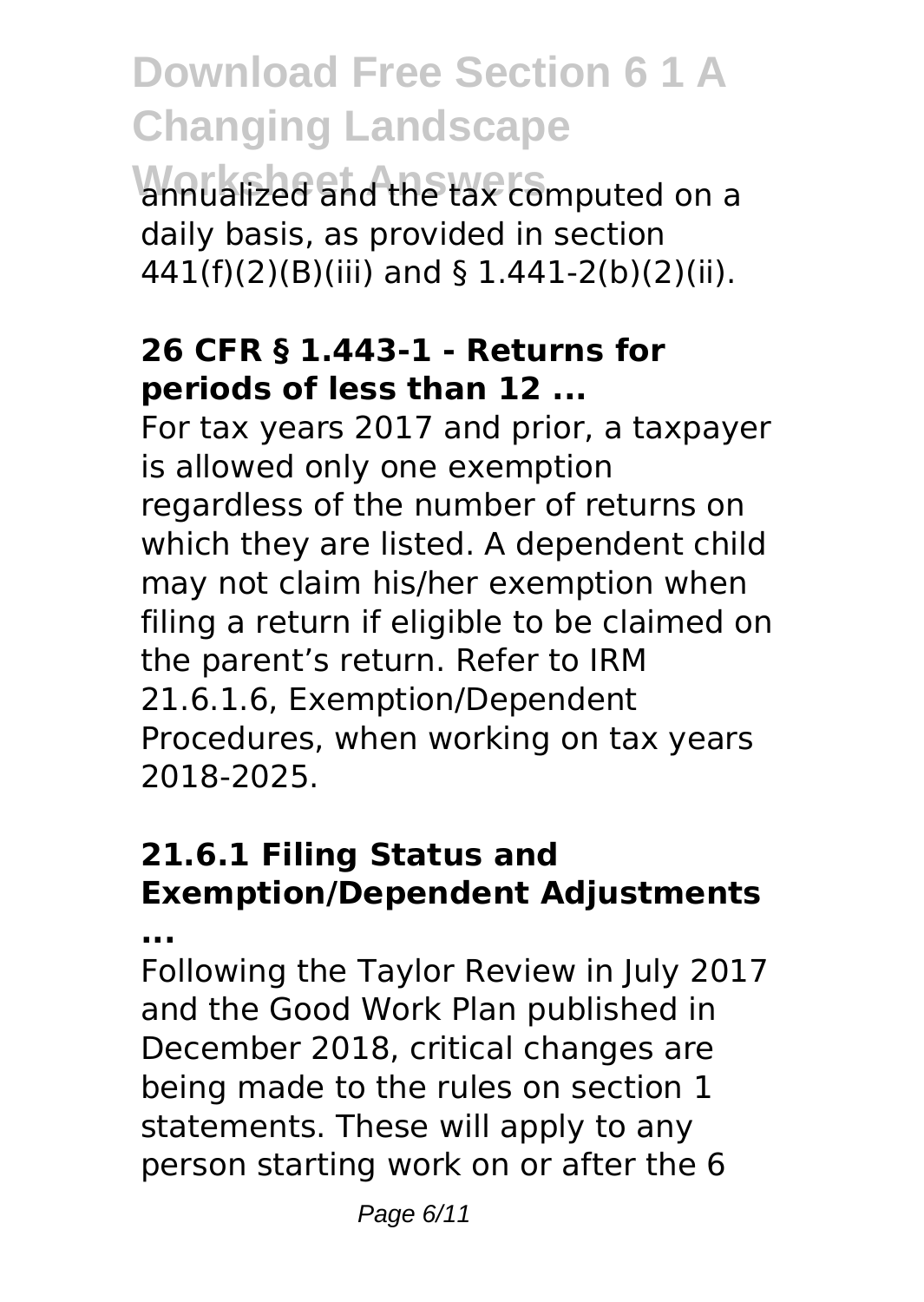**Worksheet Answers** April 2020. Existing employees can also request a new section 1 statement. The key changes are as follows: Extension to workers

#### **New rules on section 1 statements from 6 April 2020 ...**

Rule VI - Personnel ChangesSection I--Transfers. 6.1.1. General Provisions. Except as provided in paragraph 6.1.9 of this section, an employee shall not be transferred to a position for which there is required an examination involving essential tests or qualifications different from or higher than those required for the position held by such employee.

#### **Personnel Rules and Regulations - Rule 6 - Personnel ...**

§ 446(e) of the Internal Revenue Code and § 1.446-1(e) of the Income Tax Regulations to obtain the consent of the Commissioner of Internal Revenue (Commissioner) to change a method of accounting for federal income tax purposes.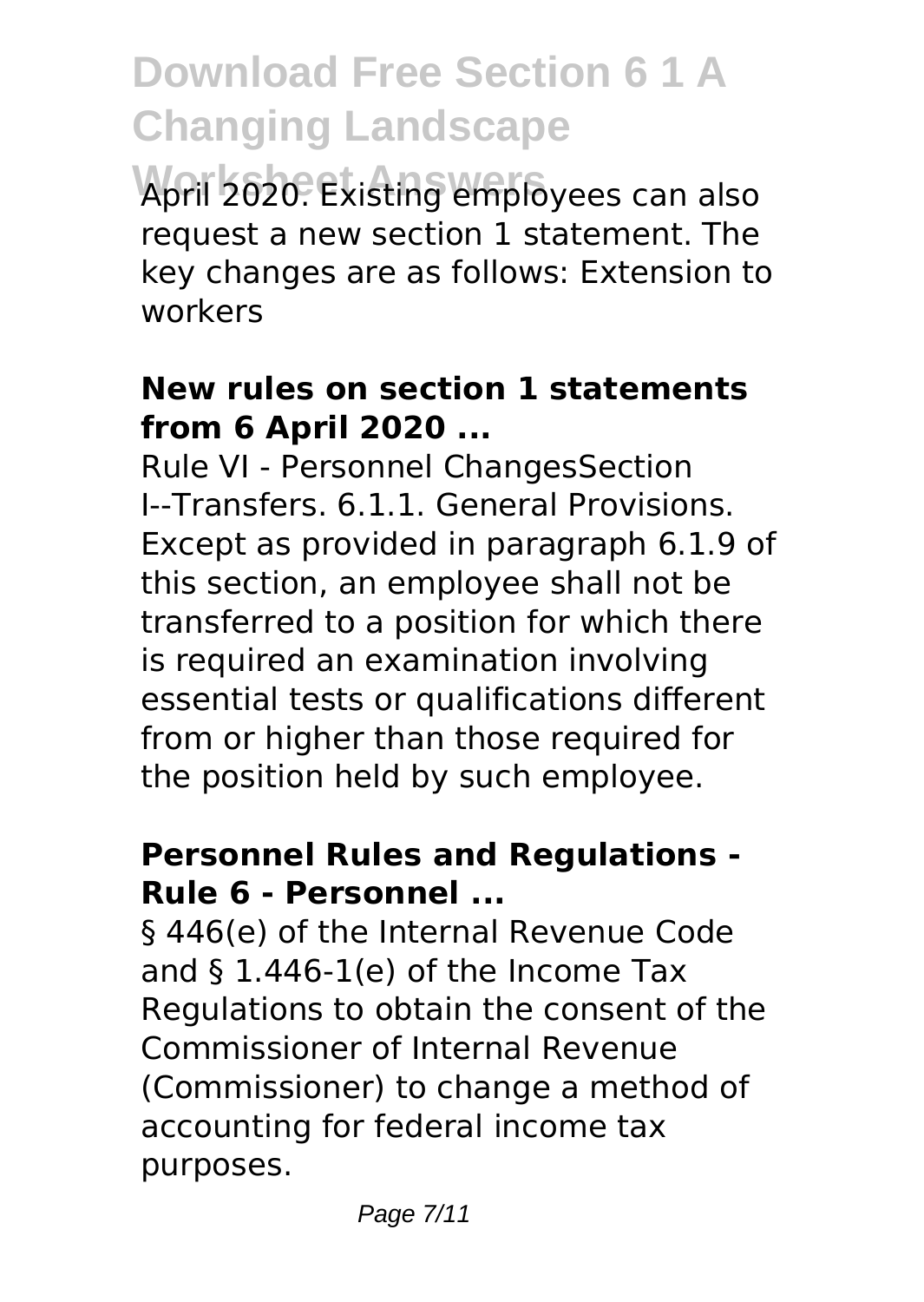### **Download Free Section 6 1 A Changing Landscape Worksheet Answers**

#### **26 CFR 601.204: Changes in accounting periods and in ...**

6. (a) Whenever the Legislature or any state agency mandates a new program or higher level of service on any local government, the State shall provide a subvention of funds to reimburse that local government for the costs of the program or increased level of service, except that the Legislature may, but need not, provide a subvention of funds for the following mandates:

### **Law section - California**

6-3 A change to heading 05.01 through 05.11 from any other chapter. Section II Vegetable Products (Chapter 6-14) Note to Section II: Agricultural and horticultural goods grown in the territory of a Party shall be treated as originating even if grown from seeds, bulbs, rootstock, cuttings, grafts, shoots, buds or other

### **ANNEX 6-A SPECIFIC RULES OF**

Page 8/11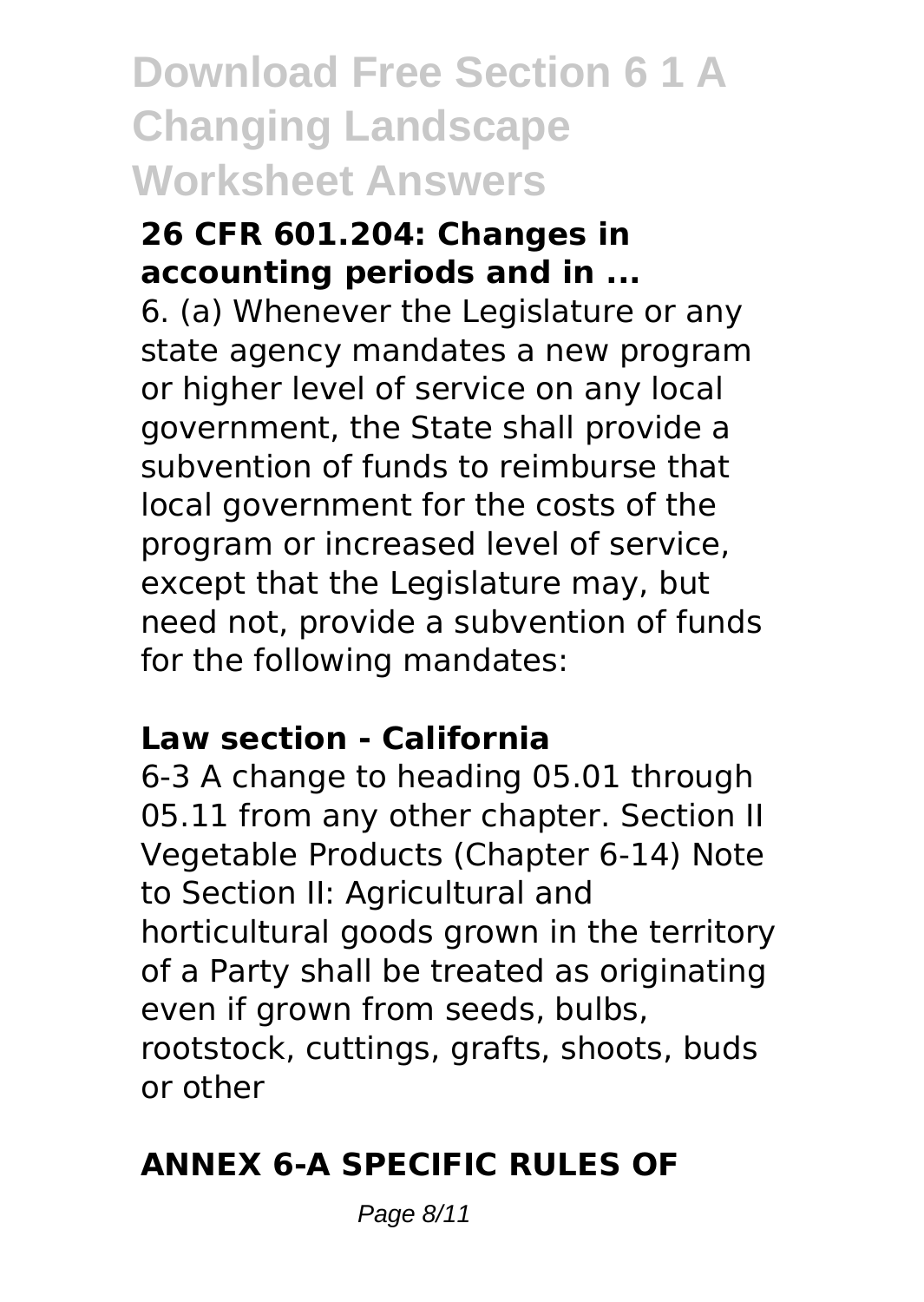## **Download Free Section 6 1 A Changing Landscape Warksheet Answers**

§ 8.01-6.1. Amendment of pleading changing or adding a claim or defense; relation back.

#### **§ 8.01-6.1. Amendment of pleading changing or adding a ...**

2006 Alabama Code - Section 6-3-21.1 — Change or transfer of venue for convenience of parties and witnesses or in interest of justice. A defendant in a civil action may move for a transfer of venue as provided in the Alabama Rules of Civil Procedure.

### **Section 6-3-21.1 — Change or transfer of venue for ...**

Section 6.1 & 6.2 A changing Landscape. Human Population and Natural Resource Use • With increased human population, we are using more and more of the Earth's natural resources. • Two types of Resources are: −Renewable resources: resources that can be regenerated, regrown, or replaced.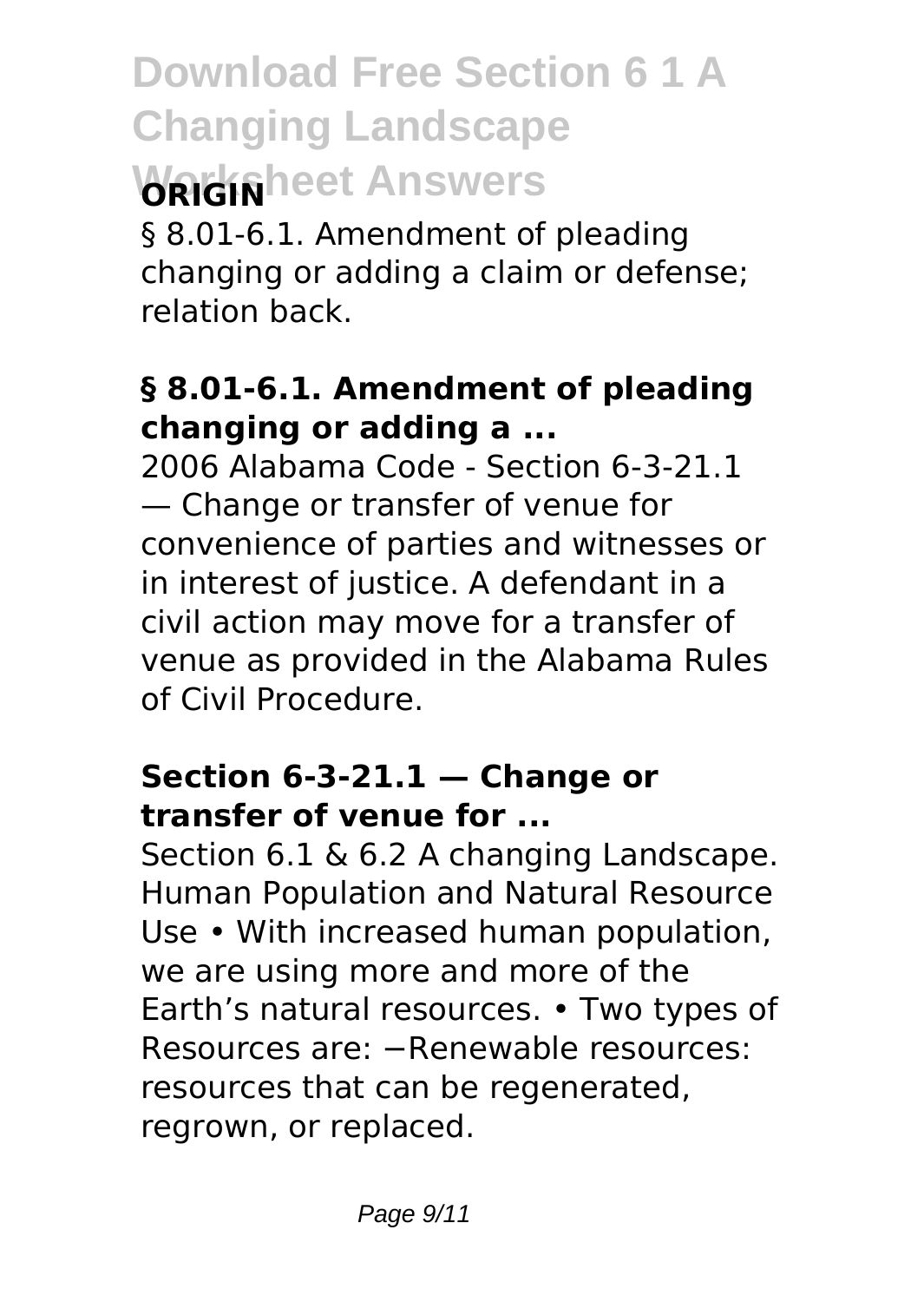### **Worksheet Answers Section 6.1 & 6.2 A changing Landscape**

A more complete and detailed briefing outline is contained in SIM Section 5-1.F. Dry (theoretical training) This training (including the date and location) should be documented in the student's logbook and A-license application or on a separate statement and signed by a USPA S&TA, IE, or Instructor.

### **Section 6: Advanced Progression - USPA**

Sample Format Application for Requesting Change of Child's' class section.This letter format is being used by schools, colleges, academies, and universities.If parents and students have faced any problem and want to change the class section they can use this easy format. Necessary changes can be done.

Copyright code: d41d8cd98f00b204e9800998ecf8427e.

Page 10/11